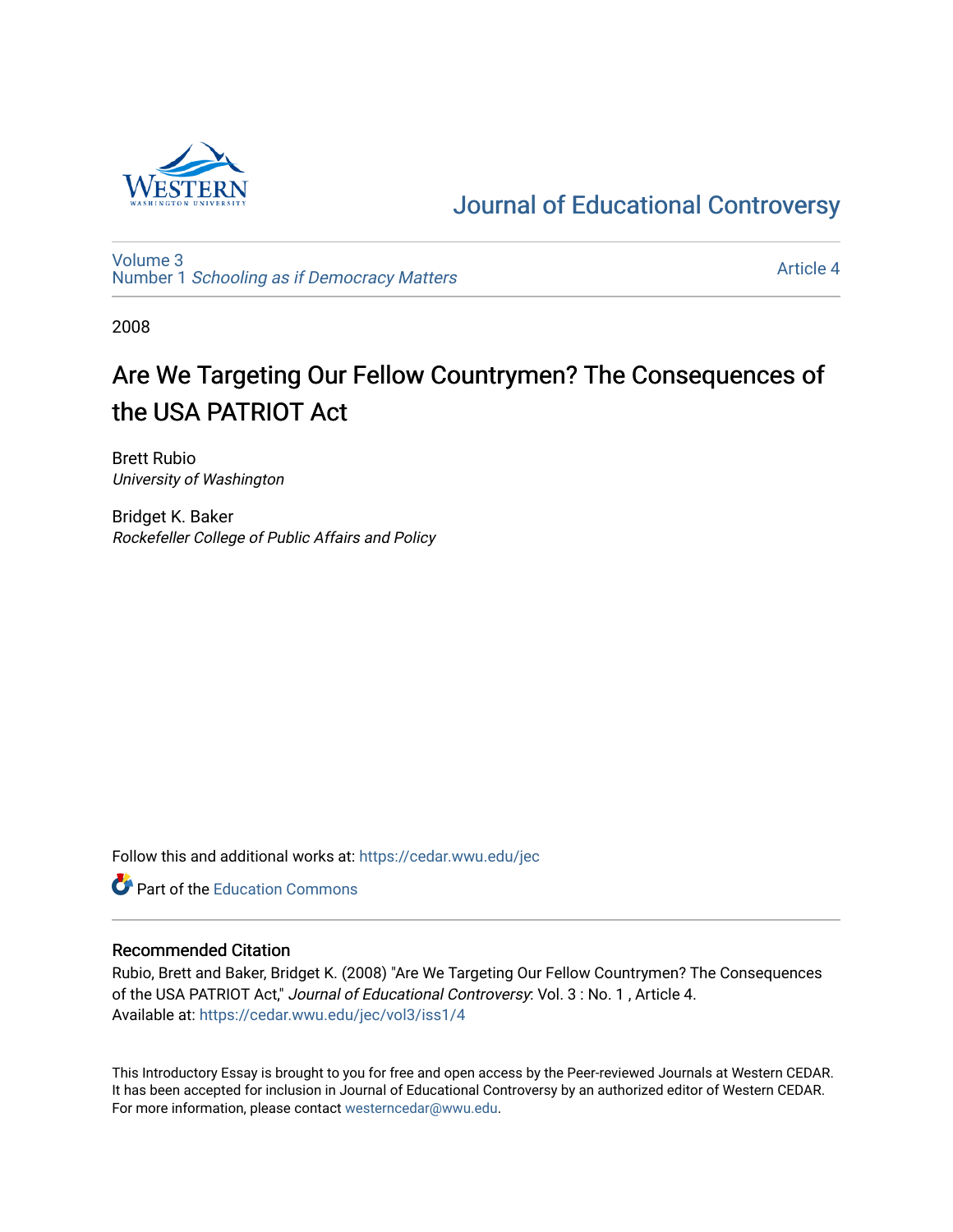## **ARTICLE**

### Are We Targeting Our Fellow Countrymen? The Consequences of the USA PATRIOT Act Brett Rubio, University of Washington Bridget Baker, Rockefeller College of Public Affairs and Policy

"They that can give up essential liberty to obtain a little temporary safety deserve neither liberty nor safety."

attributed to Benjamin Franklin

#### Introduction:

Shortly after the attacks of September 11, Congress passed the Patriot Act (2001) without any debates or discussions regarding its effects. This complex legislation was passed without clear and calm understanding about the manner in which this document would shape our nation and our liberties. It is unfortunate that a gulf continues to exist between those who know about the effects of the Patriot Act and those who do not. This paper is not intended to explain the entire Patriot Act. It is a subjective piece meant to highlight only a few of the ways that the Patriot Act has fundamentally reduced our civil liberties, and in doing so encouraged racial profiling and hate crimes. We will show how these trends are particularly destructive to school and university environments. If this paper is successful in its intent, you may share our belief that only by standing up for our rights will they continue to live on.

#### Redefining the Constitution through a Terrorist Lens:

The Administration and the Congress bypassed careful debate by enacting too quickly legislation that would supposedly insulate the United States against further attack by increasing the ability of law enforcement agencies to conduct search and seizure, institute wire taps without a warrant, and physically detain a person without allowing access to legal representation (Stubbs, 2003-2004). The Patriot Act received Congressional approval within 45 days of the September 11 attacks. With heightened public fear and outrage, and demands for justice, the Patriot Act, offering what was touted as additional protection from the unknown, received little resistance from any members of Congress who might have been concerned about the possibility of unconstitutional legal action (ACLU, 2003).

While privacy is not explicitly guaranteed by the Constitution, it can be implicitly derived from several Constitutional amendments: The First Amendment protects the individual's freedoms of expression, religion and association. The Third Amendment protects the private citizen against the state's harboring military personnel in his or her private residence, and the Fourth Amendment, against unreasonable search and seizure. The Fifth Amendment ensures that individuals cannot be compelled to provide testimony against themselves. The Ninth Amendment reserves "to the people" those rights which are not enumerated in the Constitution. Finally, the Fourteenth Amendment guarantees that no person shall be deprived of life, liberty or property without due process of the law, providing an additional bulwark against government interference in individual privacy (Diffie & Landau, 1998).

The act reduced existing federal limitations, allowing local, state and federal government agencies to conduct surveillance of all forms of electronic communication, financial transaction histories, library and bookstore records, and to seize and search anyone who is suspected of terrorist activities (U. S. Department of Justice, n.d.). Section 206 of the Patriot Act authorizes the government to conduct "roving" wiretaps. These wiretaps are suspect-specific rather than device-specific, which means that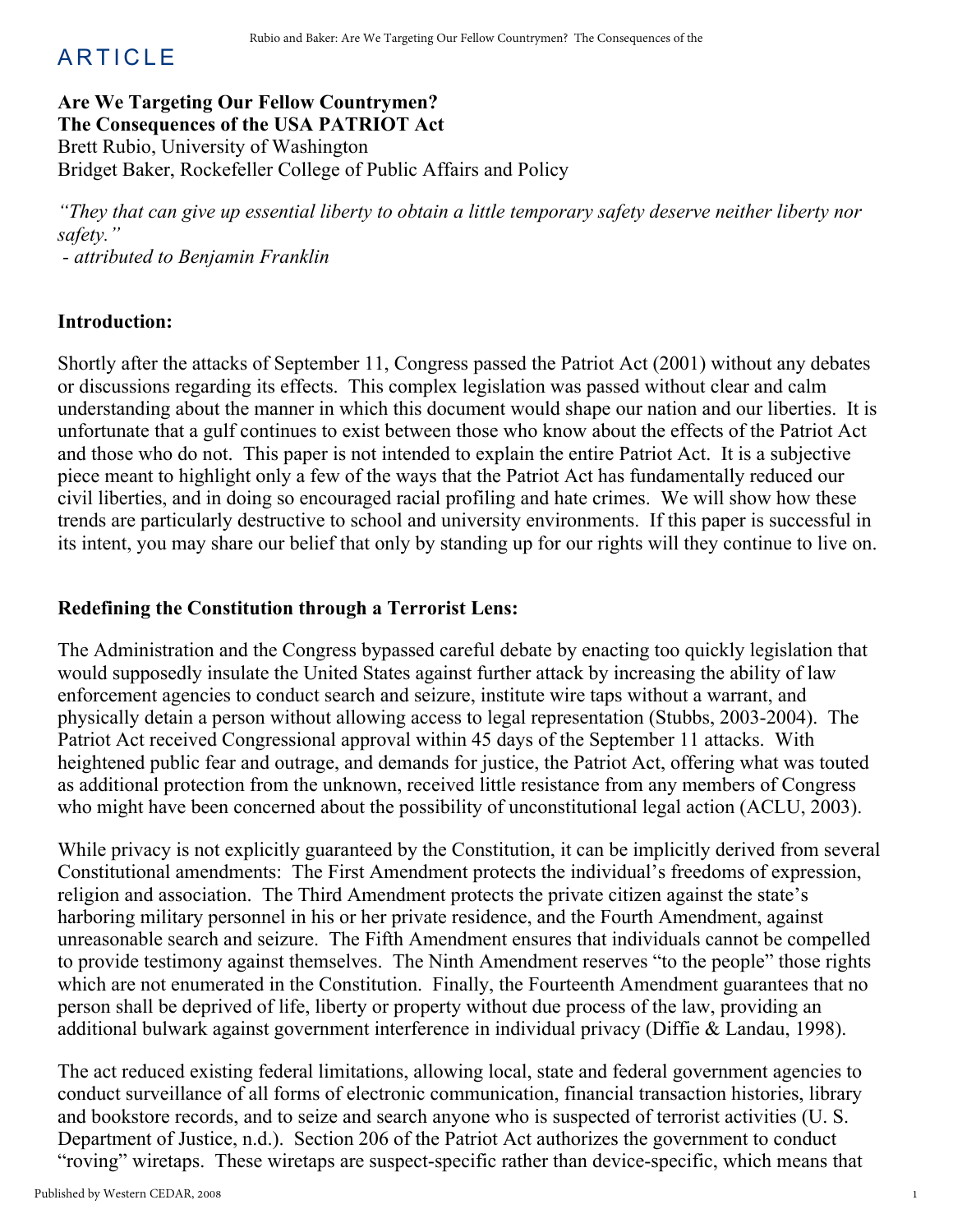the police or FBI can listen to all phones where the suspect works, shops or visits without separate warrants. Thus, the Patriot Act redefines terrorism in that it also places domestic activities under the umbrella of terrorism (Diffie & Landau). Anyone could be accused of engaging in terrorism if he or she engages in activities which are dangerous to life and violate existing criminal laws. Intimidation and/or coercion of civilians through mass destruction, kidnapping and assassination are all defined as terrorist activities (Zeljak, 2004).

Students engaged in their right to assemble now run the risk of their privacy being invaded. A student's privacy, even if the student is a minor, is no longer protected; private health records, school and library records may be seized if the student is deemed suspicious by local or federal authorities (AAUP, 2003). Involvement in extracurricular activities, such as students affiliated with Green Peace, Planned Parenthood, Right to Life, or more specifically, anti-war organizations, are now easy targets for suspicion. While the Patriot Act does not directly advocate the use of racial profiling and discrimination, it legitimizes and creates a surveillance society in which people hold their neighbors under suspicion. Benjamin Muller (2008) defines the "surveillance state" as an environment in which vulnerability is immanent, and our only source of protection afforded by the national government is to securitize everything.

The Patriot Act is one of many surveillance laws which shape and legitimize this culture of suspicion and paranoia. We live in a culture where we are both the watchers and the watched. The Patriot Act allows our governing institutions to use tactics which question the presence of basic civil liberties and instill the idea that heightened security means fewer individual protections.

This has a profound impact on academia, where students and faculty are encouraged to question and research sometimes controversial ideas. For example, investigation into a student's private and campus life also includes records of academic research, psychological counseling notes and records, and medical history and treatment, including abortion. Overriding privacy acts in the health and educational fields, students and even faculty are no longer promised protection from prying eyes. Further, political advocacy groups and non-citizens may face criminal action, be fined, or not be allowed to return to the United States based on suspicion without probable cause. For intelligence gathering purposes, this logic can deem every member of the public as suspicious if they are considered unpatriotic.

While the attacks of September 11 demonstrated a need to improve the efficiency and effectiveness of surveillance measures, there is no indication that the current surveillance techniques cannot simply be increased or enhanced without radically altering the confines of the existing laws addressing terrorist threats (Racklow, 2002). Originally, the Foreign Intelligence Surveillance Act (FISA) of 1978 allowed federal agents to conduct physical and electronic surveillance of "foreign intelligence information" between foreign states or areas under U.S. control (U.S. Code, 2006). The act defined lax federal powers to conduct sweeps on both international agents and foreign governments. Additionally, a special court was created, in which the members met in secret to approve of or deny search warrants to federal agents with probable cause. However, FISA did not specifically include investigations into terrorist activities that were not directly affiliated with a foreign state. Consequently, the Patriot Act of 2001 amended FISA to include investigations of suspicious persons whose international affiliation or lack thereof was undefined or nonexistent (U.S. Code).

Instead of addressing whether FISA was adequate to combat new terrorist activities, the Bush administration strategically played upon the tragedies of September 11 to pass the new provisions. These provisions would provide the government with surveillance authority that far surpassed their needs. Senator Orrin Hatch (R-Utah), an advocate of the Patriot Act, stated, "I do not think we should expand the wiretap laws any further. We must ensure that in our responses to recent terrorist acts, we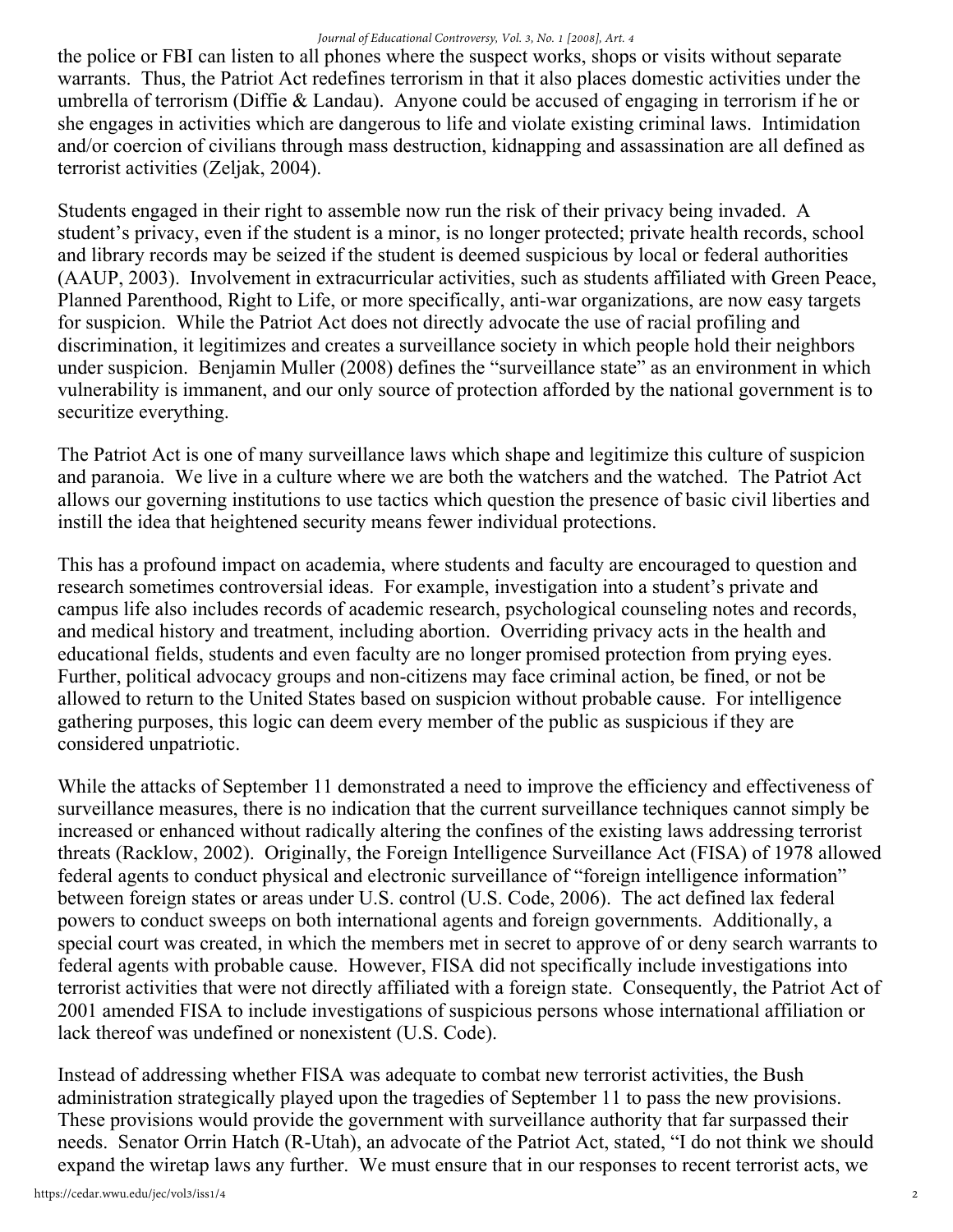do not destroy the freedoms that we cherish" (U.S.Code). The task of protecting the public from terrorist attacks is indeed more challenging in the wake of the terrorist acts of September 11. Our constitutional rights, however, should be of no less importance to both the federal government and ourselves, regardless of whether it is a time of war or a time of peace.

### The Culture of Surveillance: Specter and Reality

Consider that the purpose of educational and healthcare privacy acts is to create a legal boundary in which the individual is protected against random or misguided investigation. Standard criminal procedures bar law enforcement officials from applying criminal laws without due process. Individuals under investigation for criminal activities still maintain their constitutional rights; this cannot be bypassed even during initial police contact, arrest, investigation, or court trials and appeals (ACLU, 2001). Amendments IV, V, VI and VIII all guarantee an individual's basic civil rights, even while under investigation by law enforcement agencies. Specifically, Amendment IV of the Constitution states that the people's right

. . . to be secure in their persons, houses, papers, and effects, against unreasonable searches and seizures, shall not be violated, and no Warrants shall issue, but upon probable cause, supported by Oath or affirmation, and particularly describing the place to be searched, and the persons or things to be seized (Davies, 1999, p. 547).

Most importantly, the Fourth Amendment applies specifically to criminal, and not civil, cases as defined by the Supreme Court in the *Murray v. Hoboken Land Decision* (Davies). By amending FISA through the Patriot Act, the government bypassed this basic tenet of civil liberties.

Further, there is little if any safeguard for persons who are unduly searched and seized; the Patriot Act effectively releases any government or law enforcement agency from the mandatory standard of due cause and from obtaining warrants to investigate people for potential unlawful activities. This creates real and potential implications for many academic communities with a history of inquiry and protest to protect and understand life outside the mainstream. As previously discussed, the immanence of a surveillance culture places people with counterculture beliefs, or who claim minority, religious or ethnic status in the position of being more easily targeted with suspicion.

Given these additional powers placed in the hands of local and federal agencies, the issues of race and ethnicity become even more wrought with tension. Arab-Americans were self-described as the hidden people of color before September 11 (Cainkar, 2002). Their communities are now placed under additional scrutiny based on racial and cultural differences (Cainkar). Racial profiling, according to David Harris, author of *Profiles in Injustice*, uses "race or ethnic appearance as a broad indicator of who is involved in a crime or terrorism" (Hassan, 2002, 17). As a *de facto* policy, racial profiling dismisses the legal principles of innocent until proven guilty (for criminal trials) and preponderance of evidence (for civil trials). Instead, racial profiling relies on probable cause, reasonable suspicion and perhaps most importantly "compelling interest" to justify arbitrary interrogations and detentions (Hassan).

Specifically, persons of Arab descent and/or Muslim affiliation are placed under additional threat of racial and cultural profiling. While persons from other ethnic groups, such as African-Americans and Latin-Americans, have been harassed and questioned by law enforcement officers, the implication is that they were mistakenly assumed to be of Arab descent. In a 2000 presidential debate, Governor Bush responded to a question on race with the following: "I can't imagine what it would be like to be singled out because of race and harassed. That's just flat wrong . . . I do think we need to find out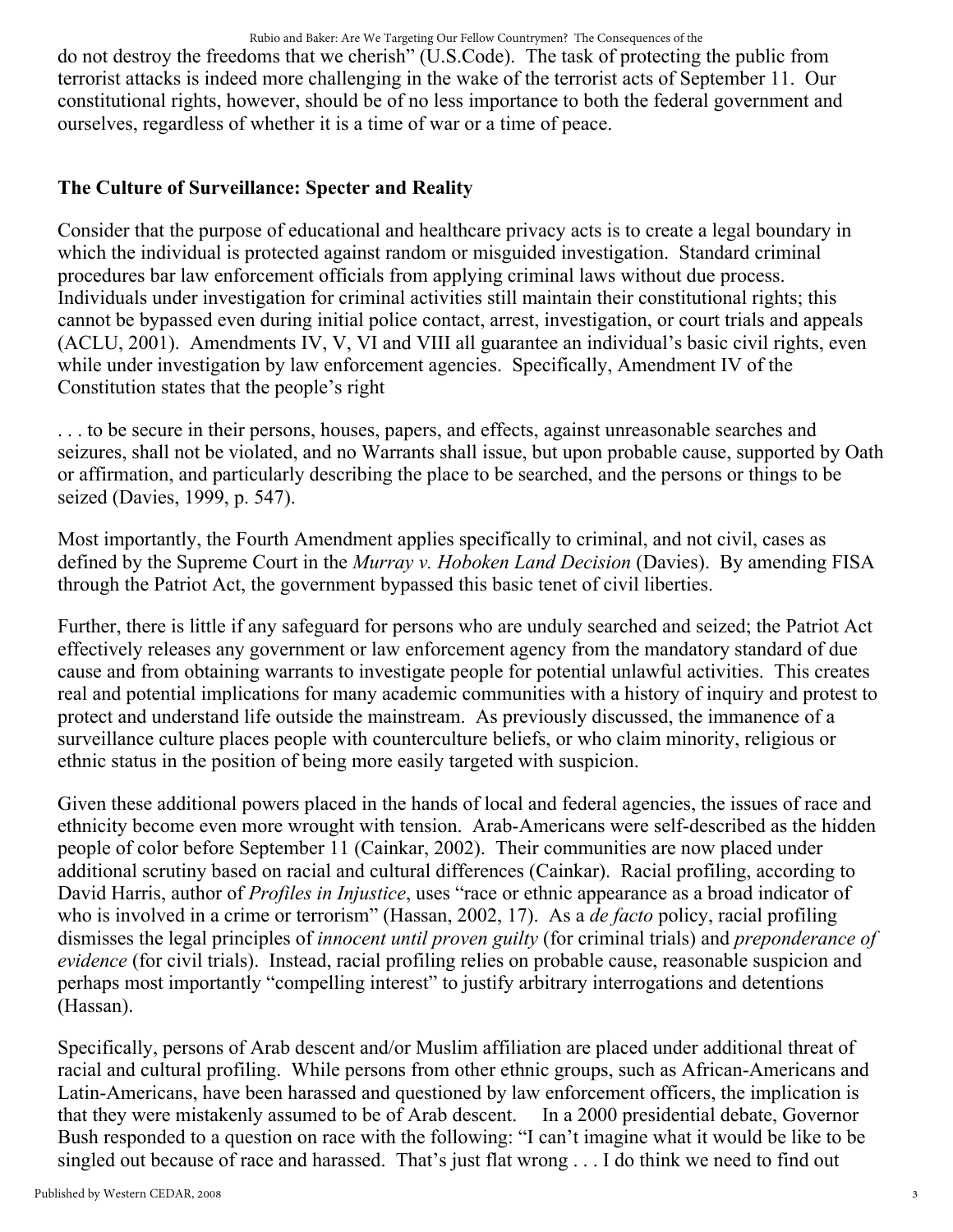where racial profiling occurs and say to the local folks, get it done and if you can't, there'll be a federal consequence" (Feldman, 2002). With the advent of the Patriot Act, federal and local law enforcement agencies now have undue license to target individuals because they look like or are of Middle-Eastern descent.

The great irony of this situation is that the Patriot Act serves to further divide American society and exacerbate irrational fear. For example, profiling of Arabs and Arab-Americans at U.S. airports, including special security checks and removal from airplanes, has dampened their desire to travel both domestically and abroad (Feldman). In February of 2002, the magazine *Arab-American Business* provided special safety tips for Arab-American travelers in a sidebar to an article titled "Flying While" Arab" (Cainkar). The trouble with these policies is that they target millions of innocent people solely on the basis of religion, country of birth, and ethnicity. The fingerprinting and registry initiative announced on August 12, 2002, for persons from select Arab and Muslim nations is only the latest in a string of actions targeting Muslim and Arab communities, which began with the detention of nearly 1,200 citizens and non-citizens, mostly of Middle-Eastern descent, after September 11 (Hassan). Ironically, one of the earliest victims of these fears was Muhammad Salmab Hamdani, a paramedic who gave his life to save his fellow citizens who were victims of the September 11 attacks. The media labeled Hamdani as an agent who aided and abetted terrorists, based on racial profiling and discrimination, and only months later did extensive DNA evidence correctly identify him as an everyday man who died a local hero assisting others. Although the media retracted their claims of Hamdani's alleged terrorist association, the libel damaging his reputation was irreparable (al-Hibri, 2003-2004).

## Zoning In: Targeting International, Multi-Cultural Students & Faculty:

International and legal minority students and faculty constitute a valuable sector of higher education in the United States. Especially among the physical sciences and mathematics departments, it is reported that at least one-third of the faculty is foreign born (AAUP). Students of Middle Eastern descent are placed under increased risk of being targeted by authorities based primarily on race and ethnicity and threatened with suspicion of terrorist activities (Information Resources, 2004). For example, two Russian students at the University of Texas were riding their bicycles to the local gym and stopped at a parking lot to ask for directions; they were arrested for criminal trespass on the suspicion of being "Pakistani" terrorists. Once it was clear they were both actually Russian students with legal visas, they were released on bail. Ironically, the charges were not immediately dropped by the authorities (Information Resources). The police continued to aver they were "following the direction of federal authorities" (Ridgeway, 2003, 1).

Standard police procedures, such as informing the students why they were being held or questioned, making a formal arrest, reading them their Miranda rights, and more importantly, providing adequate representation and counsel, were not followed nor deemed appropriate procedures, which is ironic given that law enforcement officials are required to obtain adequate evidence before issuing formal charges. With no evidence but with a clear case of mistaken identity, it is reasonable to ask why biking to a gym that is open to students with identification is considered a criminal trespass. Further, the local and federal law enforcement officials bypassed formal legal procedures by continuing to press criminal charges in light of no evidence or probable cause.

The requirements for tracking overseas students, including long delays in processing visas, have had the most direct impact on academic institutions, resulting in reduced applications and enrollments for international students (Warwick, 2005, 593). For some international students, compromised privacy is perhaps all too familiar. Omar Afzal, the advisor to the Muslim student group at Cornell University,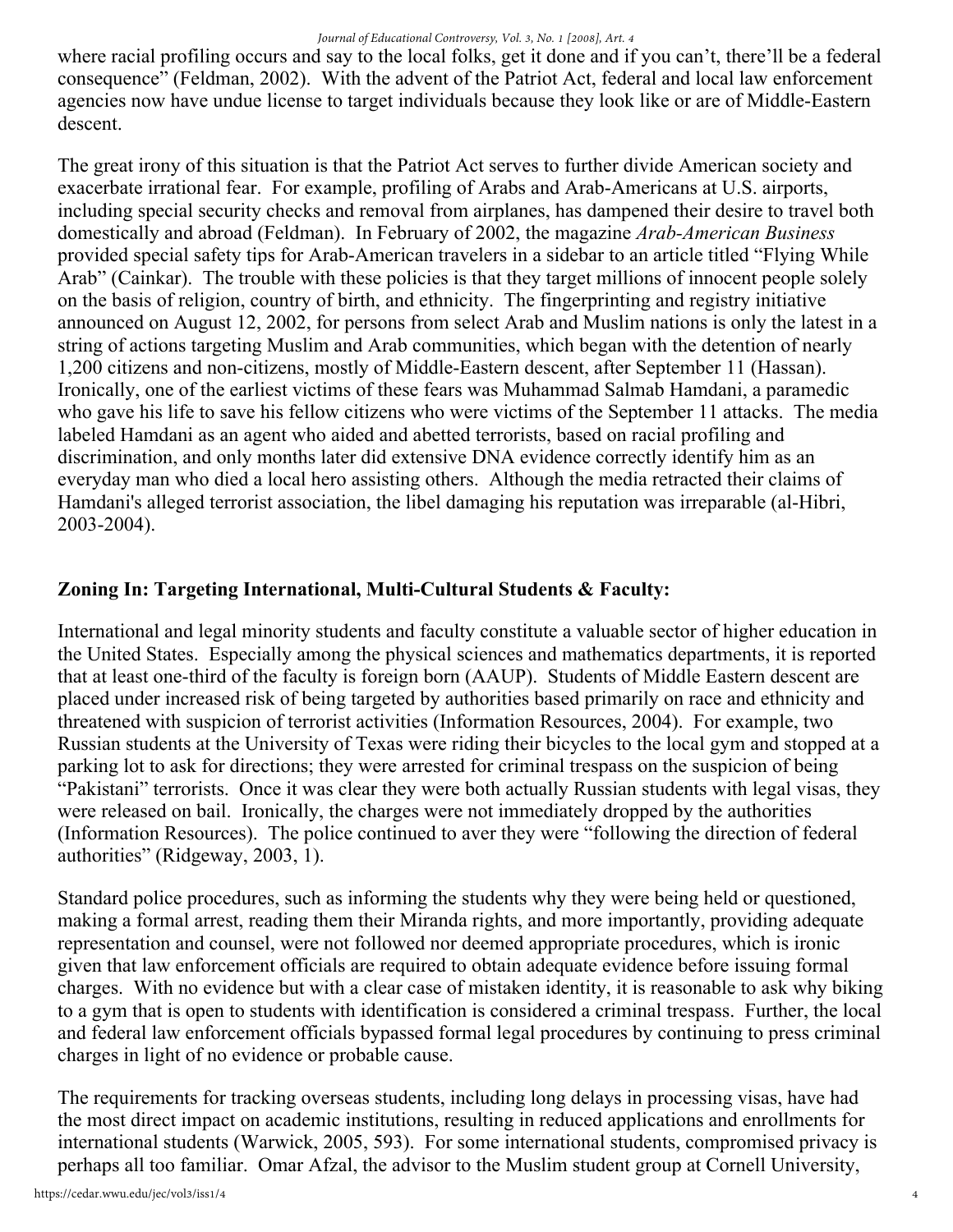#### Rubio and Baker: Are We Targeting Our Fellow Countrymen? The Consequences of the

has been counseling students on what to do if an agent shows up to ask them questions: "Contact the international students' office or elders in the community and be polite and straightforward," he says; "They are terrified," he adds. "They come from a culture where if a policeman shows up at the door, you are being targeted to be sent to prison for a long time" (Carlson & Foster, 2002, A1).

College and university librarians face difficulty adhering to the Patriot Act at work. Library policies are typically designed to protect the privacy of their patrons, and librarians themselves have traditionally been staunch advocates of privacy rights. "It is not just a policy: It is an ideology, almost a religion," says Ross Atkinson, Cornell's deputy university librarian (Carlson & Foster, A1). He and other librarians worry that the government will use the Patriot Act to investigate what patrons read, research and check out of the libraries. Miriam Nesbit, the legislative counsel for the American Library Association, states that the Patriot Act gives law enforcement agencies access to business records, which may also include patron records. In the age of expanding technologies, this grows even more complicated. For example, to protect privacy, libraries try not to keep information; most libraries now destroy records of book loans after the book is returned (Carlson & Foster).

The law stretches the legal boundaries for prying into electronic communications. For example, one provision prohibits colleges from disclosing that federal agents have sought "business records," which some officials state may include library records, to investigate people linked with hostile foreign governments (Carlson & Foster, 2002). The difficulty of understanding the Patriot Act is that it reduces a variety of privacy protections. As previously stated, the Patriot Act is a patchwork of amendments to such laws as the Family Educational Rights and Privacy Act, which governs students' privacy rights; the Foreign Intelligence Surveillance Act (FISA), which authorizes the federal government to spy on suspected foreign agents; and the Electronic Communications Act, which limits the disclosure of electronic communications (Carlson & Foster).

"Universities uphold the importance of free inquiry, and we don't want to chill that inquiry by having researchers and students think that their every move is being tracked by the government," says Peter P. Swire, law professor at Ohio State University and former Clinton advisor on privacy issues (Carlson & Foster, A1). However, law enforcement officials must balance this with the fear that universities may become a safe haven for terrorist activity. However, he stated, "There is a very strong feeling that we need to protect privacy more than ever" (Carlson & Foster, A1). With a cold shoulder to both diversity and academic freedom, the Patriot Act smacks of the McCarthy era and threatens to undermine not just civil liberties supposedly guaranteed by the Constitution, but also to quash freedom of political and intellectual thought, speech and activism, which keep the public alert and abreast of the threat of a police state.

### Moving Targets or Members of Our Academic Communities?

The increase in racial tension due to profiling is not just a phenomenon observed on the streets or college campuses. Even K-12 classrooms have become the target of ethnic tension, and educators have come under fire for obstruction of patriotism. Hate crimes and politics based on fear have promoted intolerance, and the classroom is the proving ground of American patriotism for students and teachers alike. Healthy debates and lessons, including open criticisms of ethnic and cultural profiling, of racial tensions and post-September 11 laws, have come under fire by school administrations and parents alike.

The notion of patriotism in the classroom and on campus grounds has become more obscure and politicized in a return to traditional American values that were previously abandoned in the hubbub of multiculturalism. The K-12 school grounds are at risk for becoming the breeding grounds of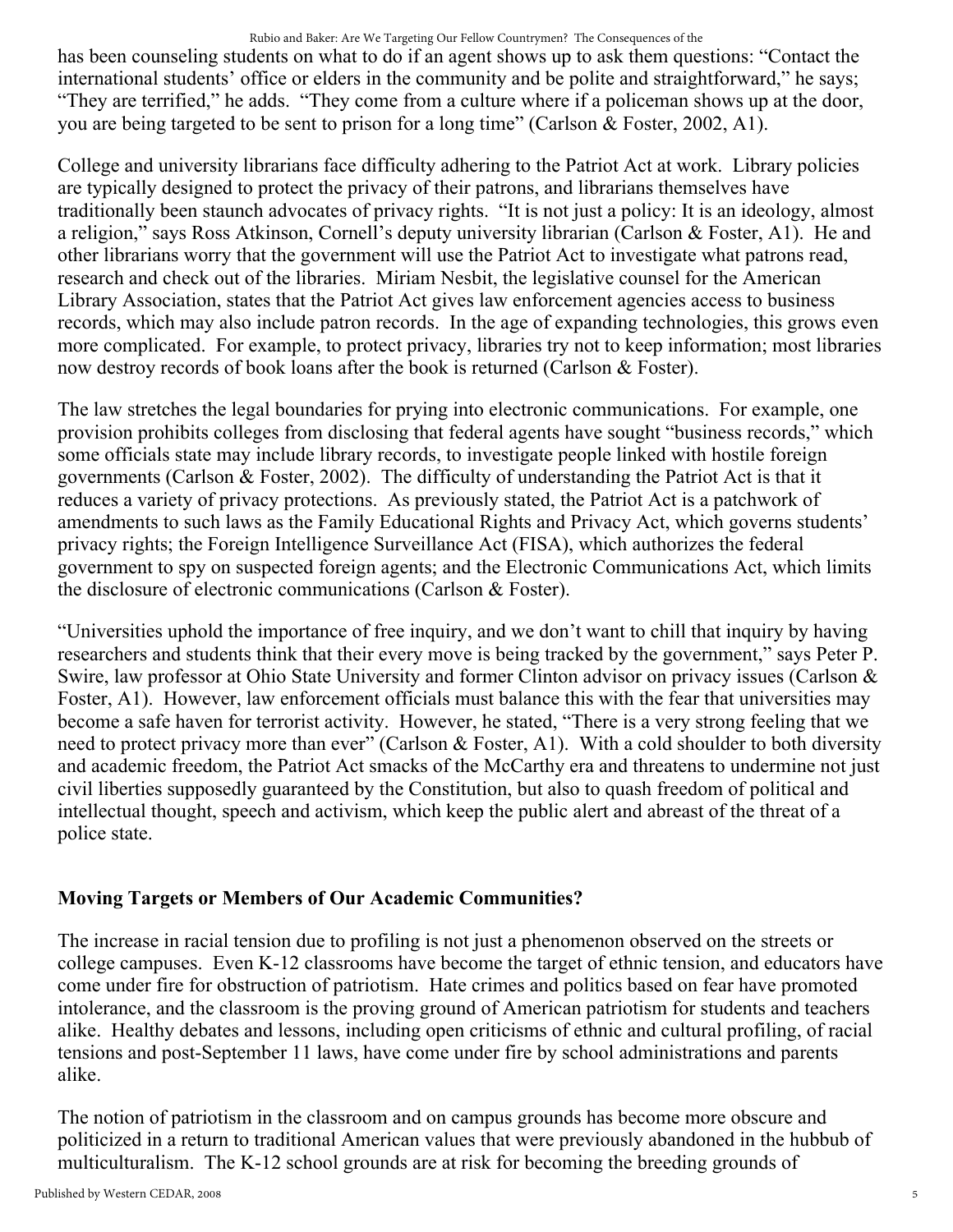#### *Journal of Educational Controversy, Vol. 3, No. 1 [2008], Art. 4*

isolationism and undue hatred, just as institutions of higher education are vulnerable. In New Mexico, five high school teachers were suspended without pay for promoting open discussion of U.S. involvement in the Iraq War and allowing students to express anti-war sentiments (Westheimer, 2004). Alan Cooper, a teacher hailing from Albuquerque, New Mexico, was suspended for refusing to remove students' posters after his principal stated that they were "not sufficiently pro-war" (Westheimer). Of course, when one notes that the U.S. school system promotes military recruitment with advertising that targets students, open, frank discussions of military involvement, diversity and race would be threatening to current school administrations.

The controversy over patriotism and politics and whether or not politics should be included in civic education is closely related to the current problems of racial and cultural profiling suffered by Arab- or Muslim-Americans today. Decreasing student and public awareness of the potential threat of the police state or "Big Brother" government will lead to ignorance of civil rights and liberties, increased racial profiling, and hate crimes. This is not the first time a subgroup of American society was unduly targeted and made to be the subject of discrimination and hatred. Yet, we should ask ourselves whether this will be the last period of American history to commit these depredations. Teaching the values of American patriotism ethically should not involve targeting other individuals for not fitting with a regime's specific profile of Americana.

When unpopular ideas such as activism against racial and cultural profiling or antiwar criticism arise, the civic-minded public should question why we assume these ideas to be unpopular, and what constitutes popular patriotism. Patriotism and politics often run their course on divergent paths in the American education system. Parallel to the mainstream public's often black-and-white interpretations of policies, White House insiders, Congress, and law enforcement agencies may either follow along with public opinion, or worse, manipulate it to exact control over potential, knowledgeable political adversaries. The Patriot Act serves as an excellent example of manipulating public fear and weakening civil liberties to "be on top" of the political game.

Therefore, we should question why the public is not privy to the same sphere of political involvement. A divided public, suspicious even of our peers, whether in school, on campus, or as part of general community, serves no one. Unfounded suspicion and paranoia also serve unchecked government agents and officials who wish to bypass our civil rights and liberties and generate divisive fear. We cannot govern ourselves or assist others effectively and fairly if we become a police state with little regard or respect for individual, racial and cultural differences.

Denigration of our civil liberties post-September 11 and the negative effects of racial and religions profiling have also raised awareness about existing and increasing discriminatory abuses, religious and cultural education. On a local level, there appears to be a marked increase in public education about Islam, largely sponsored by local non–profit organizations. Recently, in a major initiative supported by the Chicago Community Trust, the Chicago public school system is studying ways to reform its curriculum to include Arabs, Islam and broader treatments of the Middle East (Carlson & Foster). Arabs and Muslims are also being invited to speak at public forums, to engage in dialogue and to "sit at the table." On a more personal level, many Muslim-American organizations are reporting that the vast majority are experiencing special caring, kindness and often protection from persons outside their communities in the past year, despite the overall negative climate (Carlson & Foster).

These events reflect the paradox of the times: Repression and inclusion struggle to occur at the same time. However, the plethora of new restrictions which zero in on Arabs and Muslims in the media and popular culture tell a much less encouraging story. The Arab and Muslim communities are no longer invisible in the United States, and neither are the ethnic and racial ugliness aimed toward them (Carlson & Foster).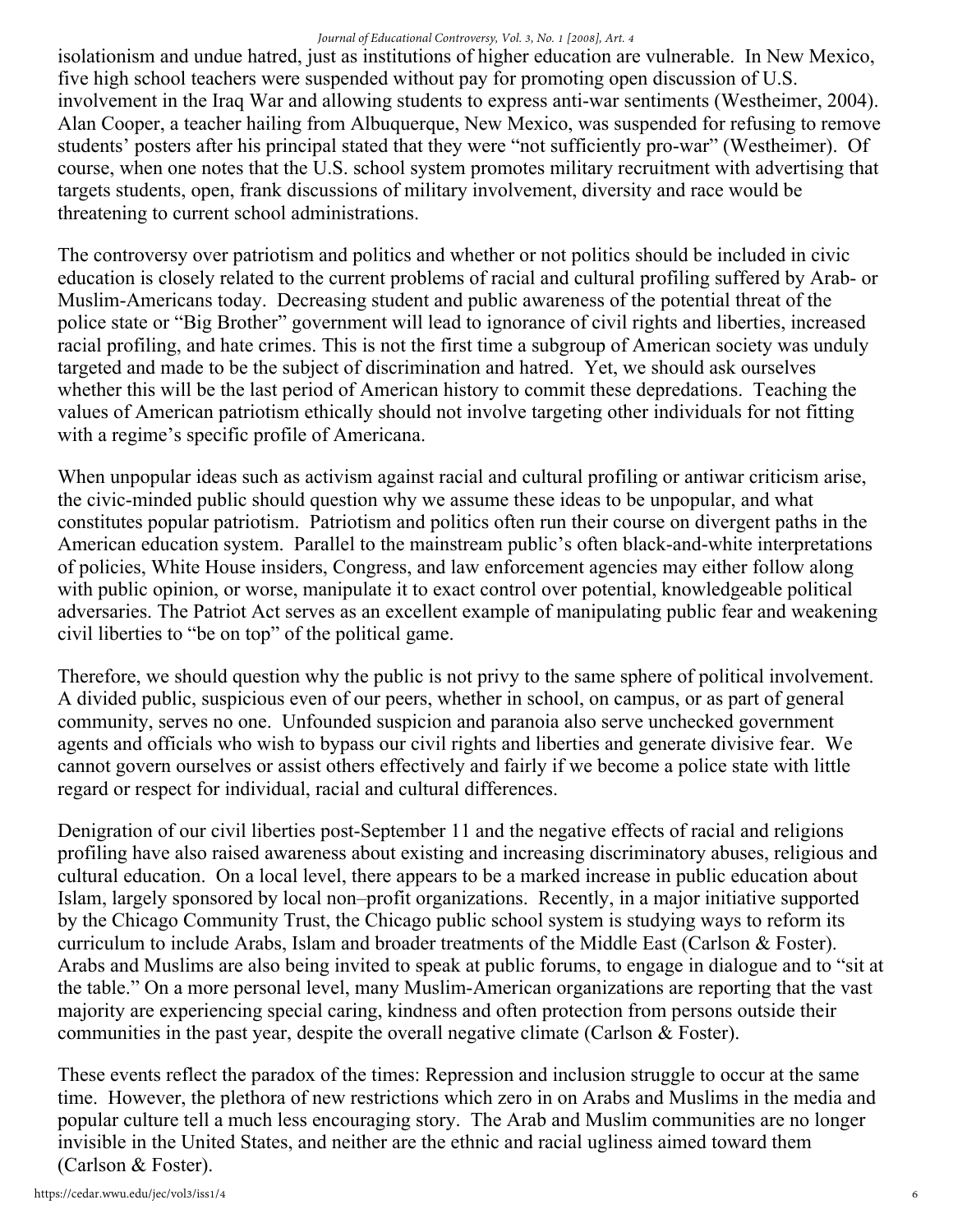### Conclusion:

The Patriot Act disregards many of the constitutional liberties provided by the Bill of Rights and has the potential for racial and ethnic profiling. It also invokes neo-McCarthyism, ignoring basic civil and political rights of the people for the "greater good." The problem is that there are different definitions and understandings of this greater good; if we ignore the basic values that are the foundation of our Constitution, our legal system and civil society, we lose our voice as a multicultural and multi-political nation. We ignore our right to be different; to look, think and exist in a culture of differences where each in turn shares ideas and learns from one another. In a sea of differences is a wealth of ideas, ethical richness, and acceptance; this is a vital part of an academic community that embraces faculty and students of different cultures and creeds. The Patriot Act does not serve as a reminder of the nation's need to look for terrorists in the classroom; rather, it serves as a reminder of hysteria and a rush to judgment. It serves to question how patriotic we are when we should ask ourselves as both citizens and visitors, how we respect each other. Looking, sounding or speaking differently should not be something to be feared; it should be accepted as part of America's heritage.

### **References**

al-Hibri, A. (2003-2004). Symposium: American Muslims and civil rights: Testimonies and critiques, opening remarks. Journal of Law and Religion, 19, 59 – 62.

American Association of University Professors. (2003). Academic freedom and national security in a time of crisis. Report of the AAUP Special Committee on Academic Freedom and National Security.

American Civil Liberties Union. (2001). How the anti-terrorism bill puts student privacy at risk. [http://www.aclu.org/natsec/emergpowers/12479leg0011023.html.](http://www.aclu.org/natsec/emergpowers/12479leg0011023.html)

American Civil Liberties Union ( 2003). How the Patriot Act 2 would further erode the basic checks on government power that keep America safe and free. <http://www.aclu.org/safefree/general/17346leg200330320.html>.

Cainkar, L. (2002). No longer invisible: Arab and Muslim exclusion after September 11. Middle East Report, 224, 22-29.

Carlson, S. and Foster, A. L. (2002). Colleges fear anti-terrorist laws could turn them into big brother: Provisions about networks and library records raise privacy and academic-freedom issues. Chronicle of Higher Education, March 1.

Davies, T. Y. (1999). Recovering the original Fourth Amendment. *Michigan Law Review*, 98, 547.

Diffie, W. and Landau, S. (1998). Privacy on the line: The politics of wiretapping and encryption. Cambridge MA: The MIT Press.

Feldman, K. (2002). American justice, Ashcroft style. *Middle East Report, 224, 30-31*.

Hassan, S. D. (2002). Arabs and the post-September 11 national security state. *Middle East Report*, 224, 1621.

Information resources: The USA Patriot Act. (2004). Problems of Post-Communism,  $51\overline{3} - 65$ .